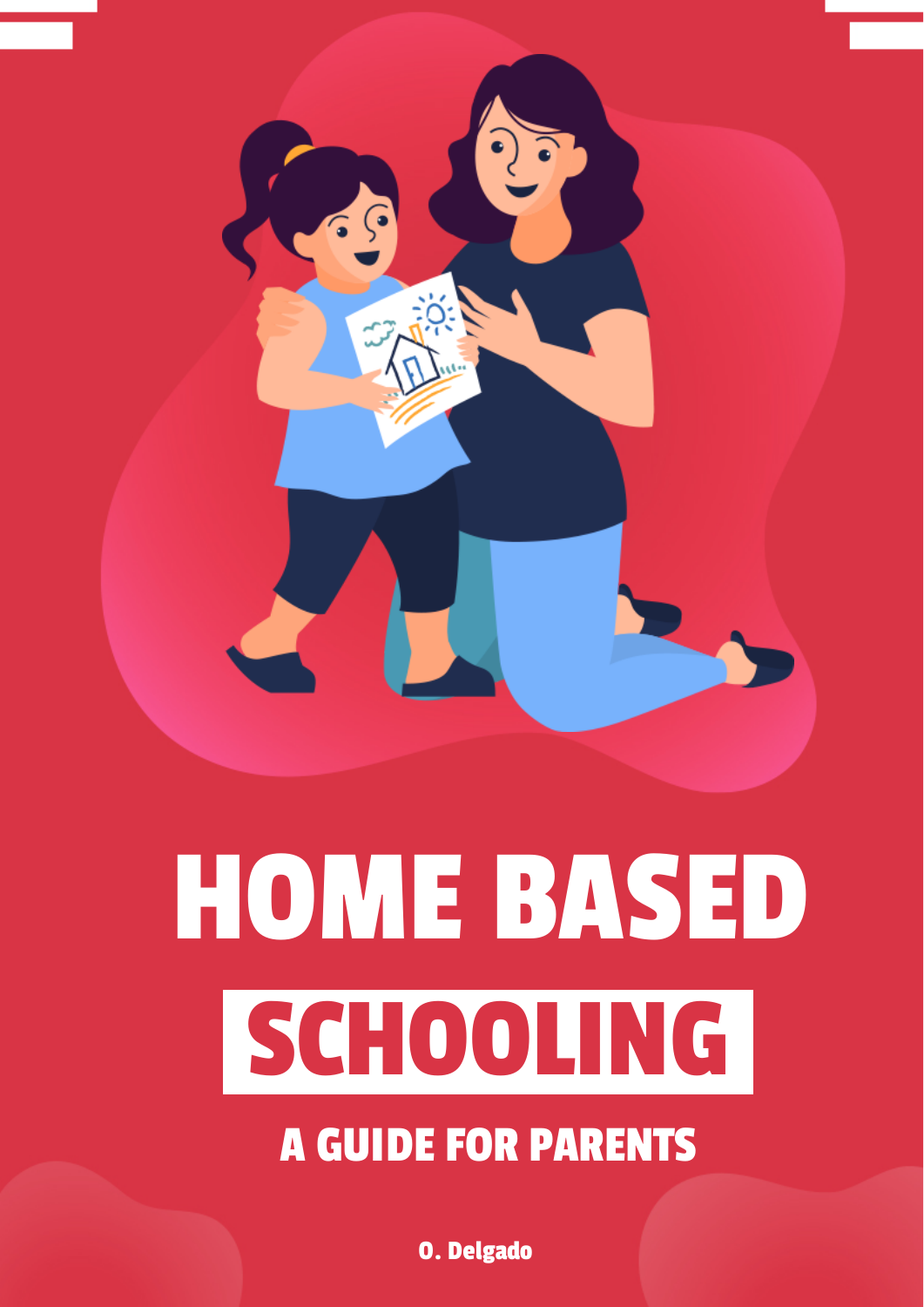## Table Of Contents

- **[01](#page-2-0) Foreword & [Disclaimer](#page-2-0)**
- **[02](#page-3-0) Good Advice On How To [Homeschool](#page-3-0) The Rig...**
- **[03](#page--1-0) Keeping [Children](#page--1-0) Focused**
- **[04](#page--1-1) [Homeschool](#page--1-1) Excursions**
- **[05](#page--1-2) Join a Local [Homeschooling](#page--1-2) Group**
- **[07](#page--1-3) Great Guide When [Homeschooling](#page--1-3) Your Kids...**
- **[08](#page--1-4) Simple Approaches For [Homeschooling](#page--1-4) Pare...**
- **[09](#page--1-5) [Homeschooling](#page--1-5) gives your child many uniq...**
- **[10](#page--1-6) Focus on [passing](#page--1-6) GED tests**
- **[12](#page--1-7) It's in Your [Grasp!](#page--1-7)**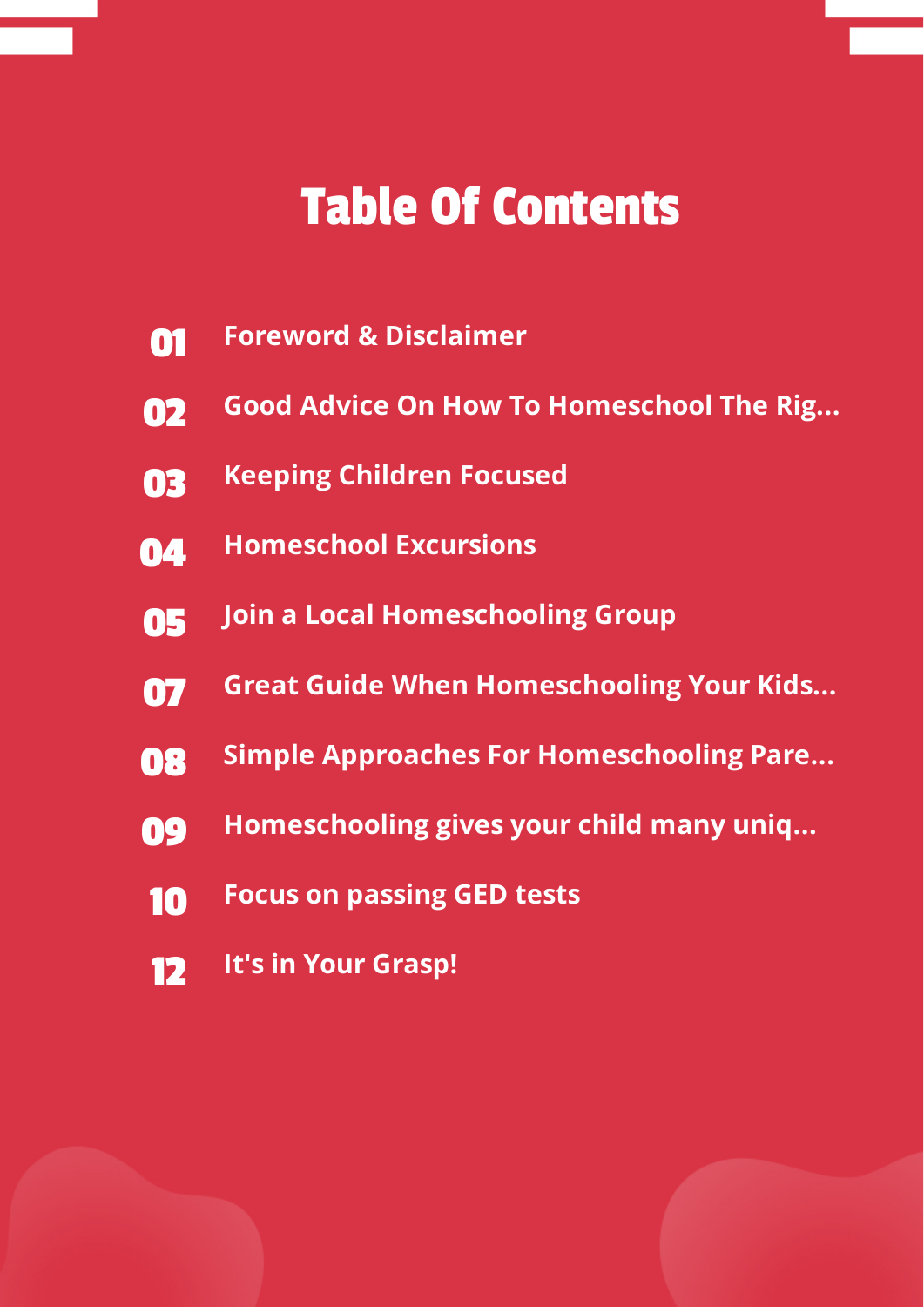### Foreword & Disclaimer

<span id="page-2-0"></span>My name is Orlando Delgado and I write eBooks as a hobby. I cover a wide range of topics that I find interesting and as such enjoy sharing what I have learned using this medium. I do not profess to be an "expert" on any subject I write about. Rather, I like to share the information I have gathered as a result of my own research and interests in different areas. I hope you will enjoy my eBooks.

The information contained in "Home Based Shooling" and its components is meant as a cursory collection of strategies that the author of this eBook has researched using from many different sources, readily availble online. Summaries, strategies, tips and tricks are only recommendations by the author, and reading this eBook will not guarantee that one's results will exactly provide any guaranteed results.

The author of this Ebook has made all reasonable efforts to provide current and accurate information for the readers of this eBook. The author and its associates will not be held liable for any unintentional errors or omissions that may be found.

Thе mаtеrіаl іn thе Ebооk mау іnсludе іnfоrmаtіоn bу thіrd parties. Third party materials comprise of opinions expressed by their owners. As such, the author of this eBook does not assume responsibility or liability for any third party material or opinions.

The publication of third party material does not constitute the author's guarantee of any information, products, services, or opinions contained within third party material. The use of third party material does not guarantee that your results will mirror our results. Publication of such third party material is simply a recommendation and expression of the author's own opinion.